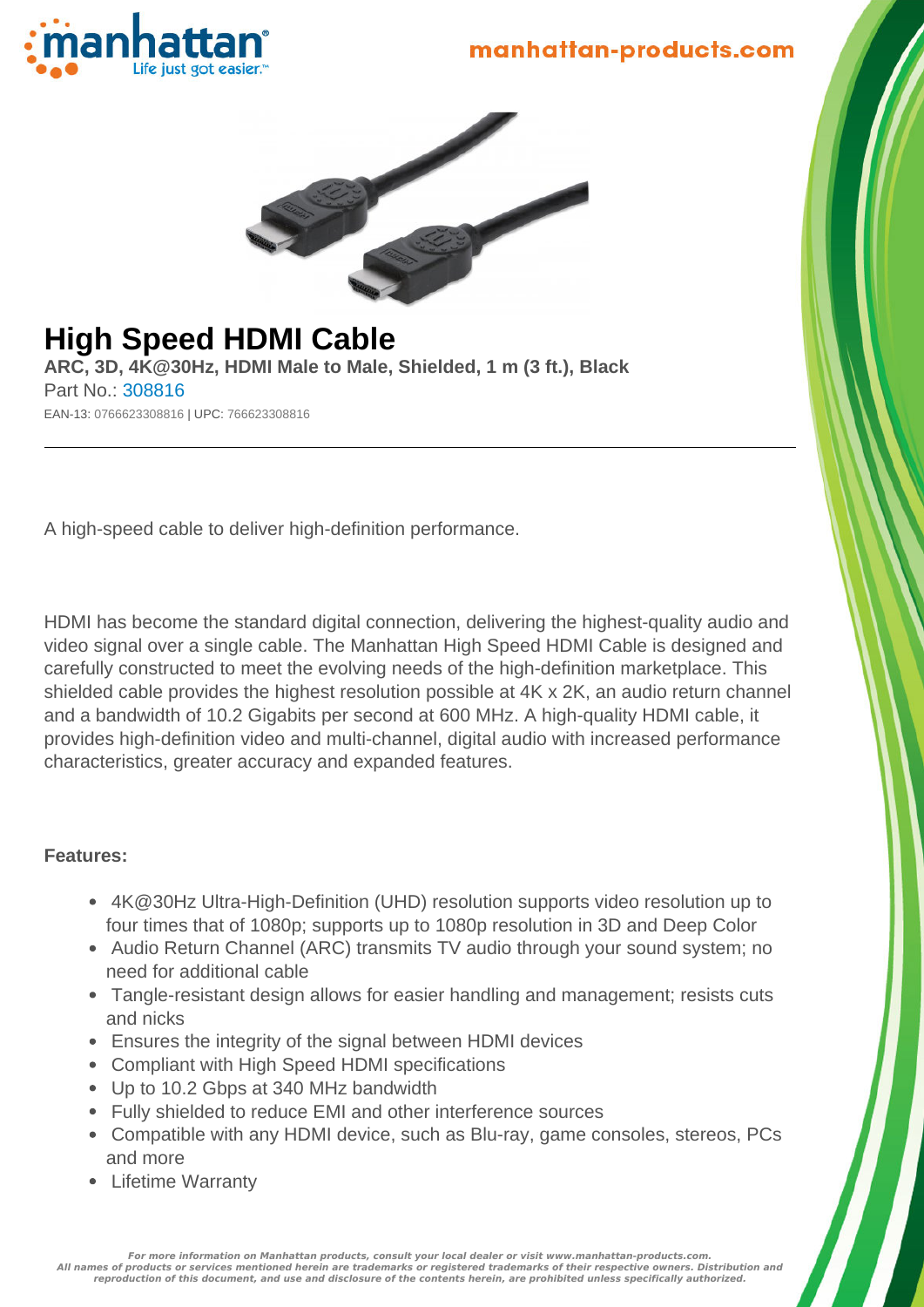

manhattan-products.com

#### **Specifications:**

Standards and certifications

• ISO9001

General

- Bandwidth: 10.2 Gbps at 340 MHz
- Meets or exceeds existing HDMI standards
- $\bullet$  Length: 1 m (3 ft.)

**Connectors** 

- Two HDMI 19-pin male
- Gold-plated contacts
- Molded PVC boot
- Built-in strain relief

Cable

- 30 AWG cable
- Double shielded
- Current rating: 0.5 A DC
- Withstanding voltage: 300 V DC
- Insulation resistance: 5 MOhms
- Conductive resistance: 1 Ohms
- Thermal plastic casing

### Operating Environment

- Operation Temperature: 32 104°F (0 40°C)
- Storage Temperature:  $-4 140^{\circ}F (-20 60^{\circ}C)$
- Humidity (noncondensing): 0 96%

Package Contents:

• High Speed HDMI Cable